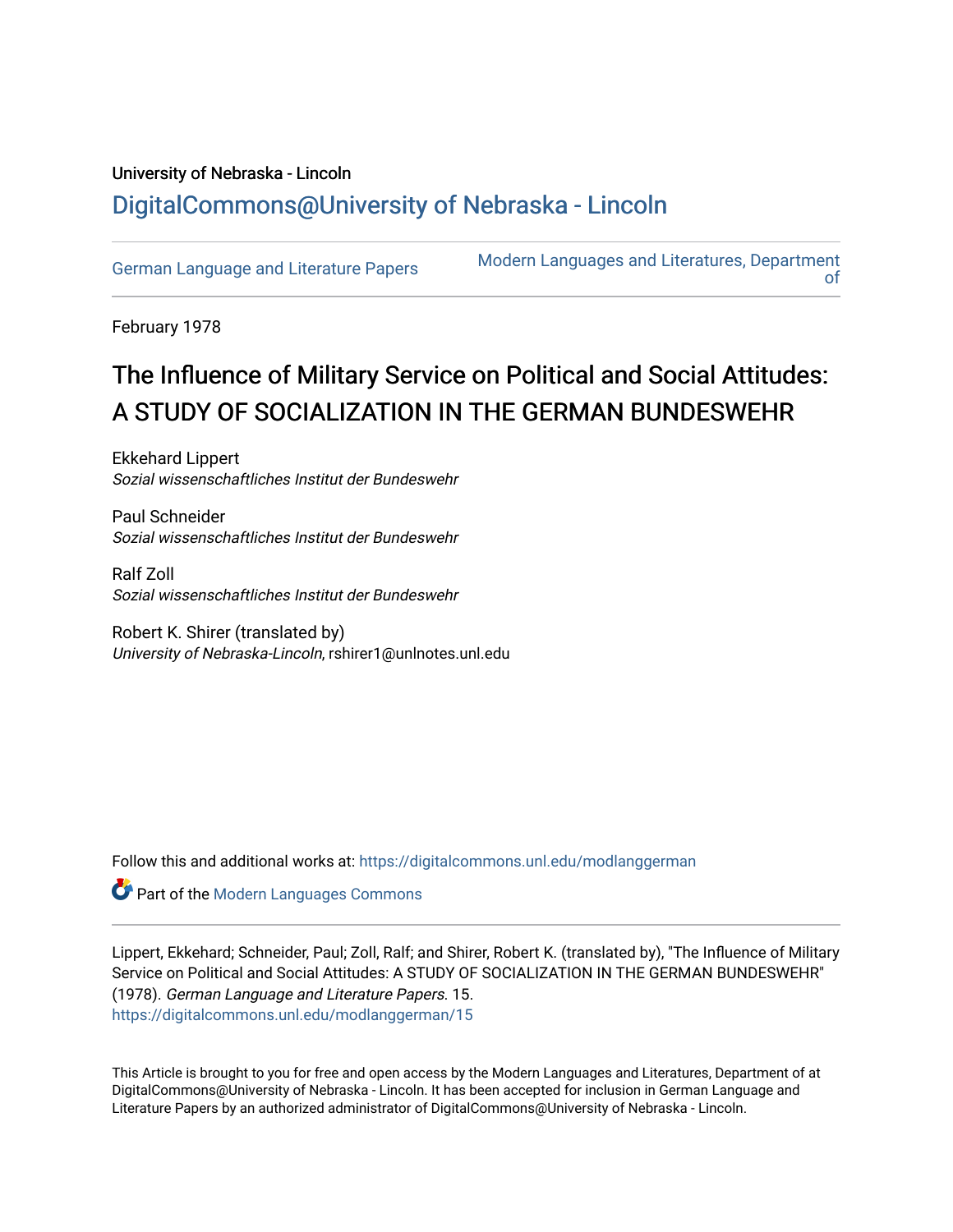Published in ARMED FORCES AND SOCIETY, Vol. 4 No. 2, February 1978. http://afs.sagepub.com Copyright © 1978 Inter-University Seminar on Armed Forces and Society. Published by Sage Publications. Used by permission.

## **The Influence of Military Service on Political and Social Attitudes:**

### A STUDY OF SOCIALIZATION IN THE GERMAN BUNDESWEHR

EKKEHARD LIPPERT PAUL SCHNEIDER RALF ZOLL *Sozial wissenschaftliches Institut der Bundeswehr* [*Translated by ROBERT SHIRER*]

In recent years, one can observe a more intense interest on the part of the academic community and in the general public of the Federal Republic of Germany in questions concerning the Bundeswehr and about problems of the relationship between the military and society. One of the major reasons for the new scrutiny has been the drastic increase in the number of conscientious objectors to military service, occurring at the end of the 1960s. However, questions of the extensive defense-political aspects of the problem were less at the center of this interest than questions of educational and socialization processes in the Bundeswehr, particularly during the period of military service.<sup>1</sup>

The discussion of these questions continues to be controversial. There appears to be agreement only to the extent that the Bundeswehr is understood to be "the largest and, in many respects, the best functioning institution for adult education."<sup>2</sup> A leading Bundeswehr officer says of it: "For fi fteen years training in citizenship has been carried on nowhere in Germany on a broader scale or with greater intensity than in the Bundeswehr."3 And a group of authors critical of the Bundeswehr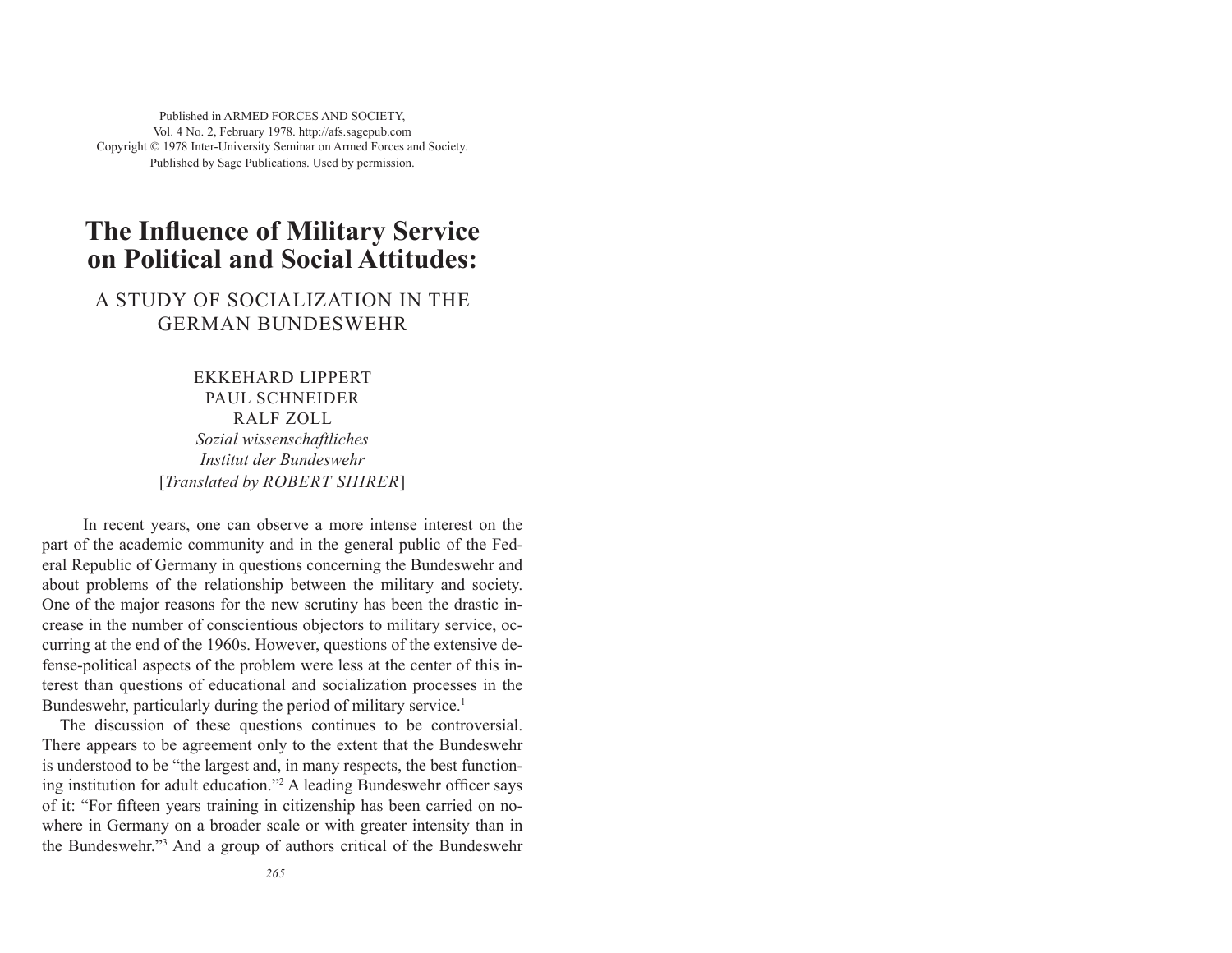states that "the influence of the military and its organization penetrates into the personal lives of the individual."4 Considering the direction of the influence, one can describe, somewhat rudimentarily, two opposite positions:

(A) military behavior leads to accommodated, uncritical, authority-bound consciousness,

(B) military service develops and strengthens democratic awareness.

The first position, which will be summarized here and which is advocated in the Federal Republic, primarily by young social scientists, assigns military service a specific level of value within the context of a society described as "late capitalist." The most important function of the "total institution" (the Bundeswehr) is said to be an influencing of the draftees toward uncritical accommodation and standardization. Transference of soldier-like behavior to the interactions and decision structures of civilian life would guarantee conflict-free performance in the working world. Furtherance of individual personality development does not take place at all. The social situation of the draftee could be described as one of forcible removal from his previous social environment, an environment in which the youth develops independence and feelings of self-worth even in conflict with general patterns of behavior. Military service is said to intervene here in a significant phase of the socialization of the youth. In this context, one also speaks of political standardization according to the wishes of the ruling class: the military provides the appropriate means "not only to combat and to reverse the danger to obedient behavior in male youth, but also to make this obedience permanent. . . . Discipline in the military realm, strengthened by a practically impenetrable net of social controls, quickly leads the soldier to passive and apathetic behavior. He grows unsure of his former status of 'civilian' and can make his life psychologically endurable only through conformity."s Such uncertainty represents an important precondition for the "socialization of the subject'."6

Less far-reaching in its tendency, but similar in its assertions, is Koghman's accommodation hypothesis.7 He begins with the assumption that the hierarchical structure, as well as the roles, and values of the military system, show a strong relationship to the structure of the authoritarian personality. For anyone holding a military position, this would automati-

cally mean socialization toward the authoritarian posture.<br>A summary characterization of these positions asserts that military<br>service leads to (a) a destabilization of social orientation systems, and<br>(b) an accommodating,

significant, is advocated primarily by authors from the political and military leadership of the Federal Republic. This position also assumes that military service has a far-reaching influence on the social and political attitudes of draftees. Thus, for example, the final report of a reform commission of the defense ministry, which was concerned with the questions of military structure, states: "The requirement of service in the Bundeswehr creates a significant potential for democratic and civil awareness-not only for the soldier himself but also for his immediate surroundings, his family and colleagues."<sup>8</sup> And the white paper which the federal government published in 1973/74 mentions the following as one of four connections between the military and the civilian population: "Draftees acquire abilities useful in civilian occupations and gain democratic awareness through their service."9

The significance of the Bundeswehr as an instrument of education, of socialization, is thought to be particularly large with respect to democratic attitudes, because the other educational institutions do not adequately fulfill their roles. A retired general, Heinz Karst, writes along these lines: "Our young democracy is dependent on the Bundeswehr for civil assistance in a way that practically no other state in our history has been. One should consider that many draftees learn for the first time, from their officers, not only the meaning behind their duty, but also learn the basic concepts of democracy and the state and their functions and fundamental values. In an age of annoyance with the state and abstinence from political life, the officer becomes, practically, a champion of democracy." 10

The fact that, in the literature, one frequently finds synonymous application of the terms "democratic awareness" and "civic awareness" is particularly important for our area of interest, for the period of military service. Civic awareness, however-again, according to the pertinent literature-presupposes a readiness to serve in the military. Thus, for example, Reichert believes "most of the draftees serve without civil awareness. A military motivation is alien to them."" And as defense minister von Hassel demanded, "The appeal to young people to share political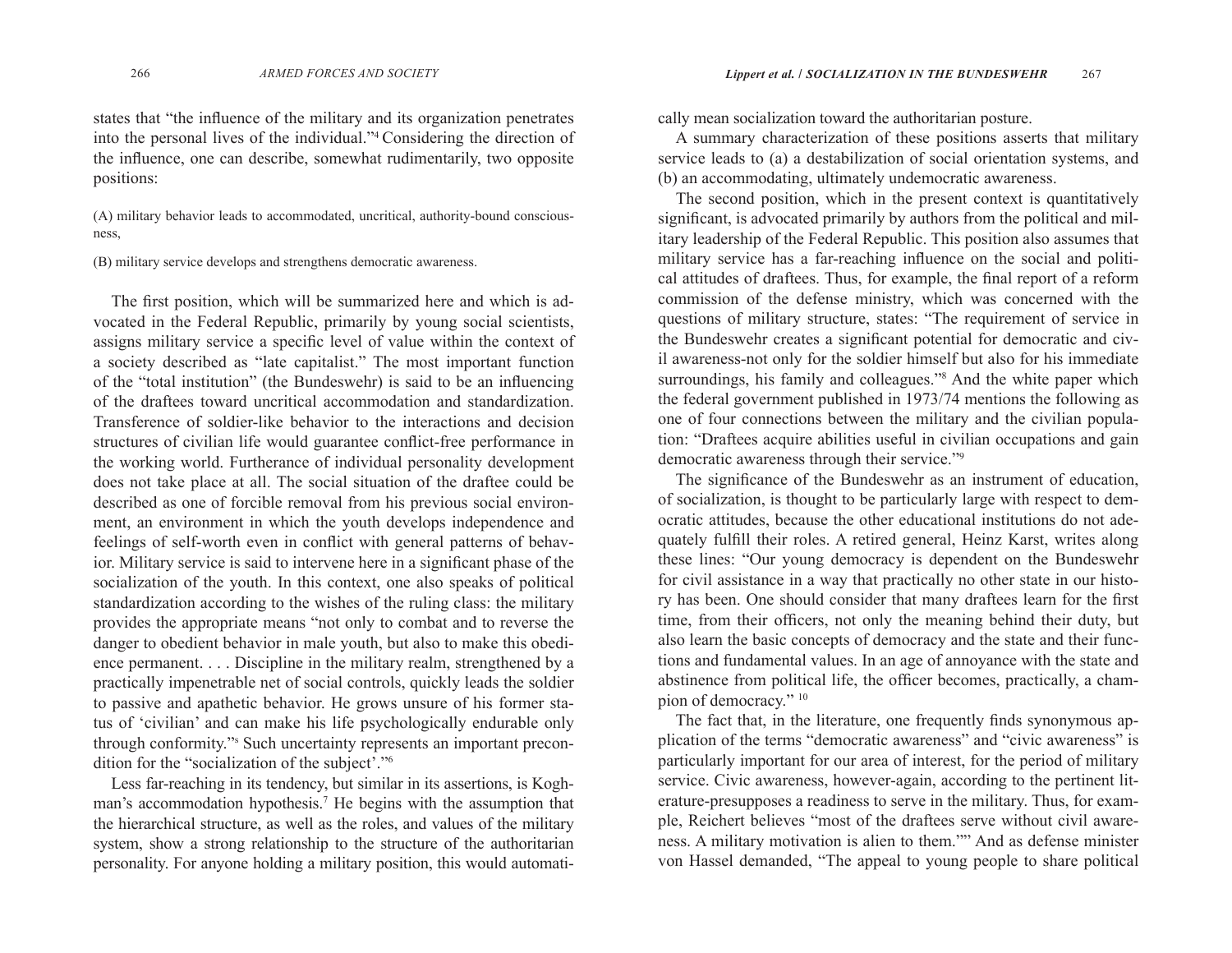responsibility can and must not only exclude the deep meaning of military obligation. Whosoever succumbs to resentment here cannot function effectively in the area of civic education."12

If one does not wish to assume the identity of the terms "democratic awareness" and "military motivation," then the second position described here can be summarized as follows: the military service should and does lead to (a) democratic awareness and (b) a readiness for military service.

#### **Previous Empirical Studies of Socialization in the Military**

Proper assessment of the effects of socialization confronts significant methodological difficulties. Because of that and because of the rather problematic relationship between the military and the social sciences in the Federal Republic,<sup>13</sup> there were few empirical studies of the military's performance in socialization that were available at the time of the investigation report in this paper.<sup>14</sup> The few known studies are very different, both in their points of departure and in their execution.

A study by Hubert Treiber, derived essentially from participatory observation, suggests the conclusion that the Bundeswehr educates the draftee in behavior patterns of accommodation, that it reduces spontaneity and increases fear and uncertainty.15 In contrast, the study by Wilfreid Laatz results in the assertion that service in the Bundeswehr promotes personality development and establishes civic awareness.16 And according to Klaus Roghmann and Wolfgang Sodeur, authoritarian and intolerant attitudes are diminished during military service."17 Further, Josef Leifert points out that the expectations of the draftees, particularly with respect to social relationships and to the superior- subordinate relationships, are disappointed during military service.<sup>18</sup> Finally, Hans Benninghaus comes to the conclusion that the attitudes toward military service are more dependent on personal facts (direct personal interests and considerations) than on ideological factors ("the general attitude toward national military obligation and toward the Bundeswehr").19

#### **Hypotheses About the In fl uence of the Military**

Hypotheses serve to organize scientific work. They have the function among others, of summarizing the theoretical point of departure and of

specifying the manner in which empirical data will be processed. Because of the functional nature of hypotheses, it is possible in one step to examine the two contradictory assertions about the formation of democratic or undemocratic awareness during military service.

According to positions which are encountered in the literature, there are two further hypotheses which must be answered by the empirical data. Thus, the three hypotheses central to the study are as follows:

(I) Military service leads to a destabilization of existing systems of orientation for the draftee.

(II) Military service develops or strengthens democratic awareness for the draftee.

(III) Military service provides the draftee with military motivation.

In order to evaluate the thrust of the investigation, it should be noted that the study primarily attempts to analyze the effects of military service. The military service itself and with it the different possible sources of socialization are largely considered as a "black box" for the investigation.

#### **On the Problem of Operationalizing**

A fundamental precondition for empirical social research is the operationalizing of the stated hypotheses. The problem of empirical examination is not, however, completely solved by naming the criteria with indicator value. In the present case, there must be appropriate instruments, which can describe the criteria available for the examination of socialization performance. If such instruments are not available, or if they cannot be specially developed, then one must generally be satisfied with questions on the level of opinion research. The disadvantage there lies in the less conclusive nature of the results because of the greater situational dependence of an opinion.

*The Indicators for Hypothesis I.* In this hypothesis it is assumed that military service leads to a destabilization of existing systems of orientation for the draftee. The examination of the first hypothesis should proceed according to four indicators on the level of attitudinal and personality criteria. These are the attitudinal and personality dimensions "anomie," "social isolation,"20 "neuroticism,"21 and "intolerance of ambigui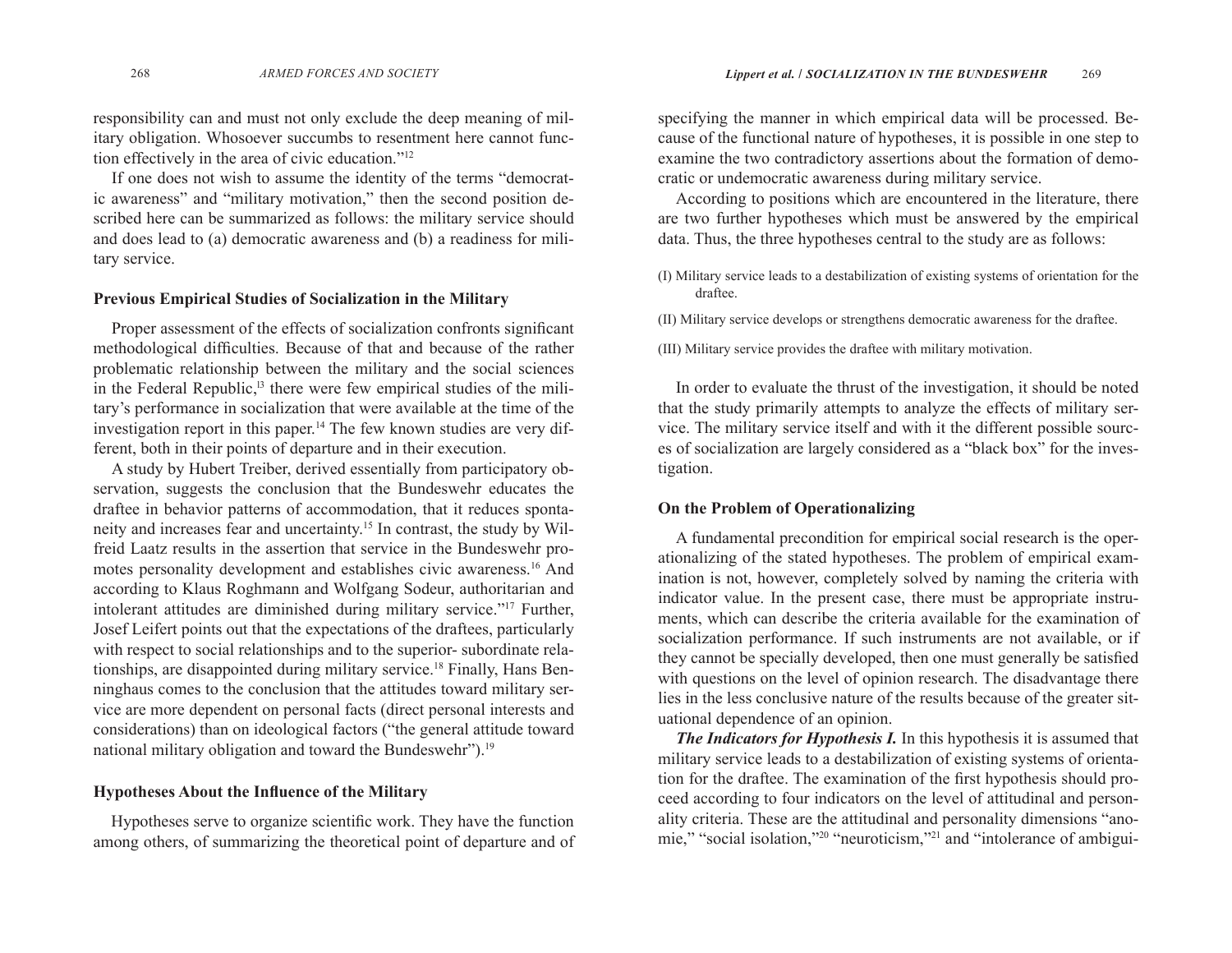ty."22 "Anomie" describes the feeling of insecurity and impotence in the face of the general conditions of life, missing or inadequate possibilities for orientation in a society with rapid social change. If military service did destabilize existing social orientation systems, then a clear increase in anomie would have to be noticeable.

"Neuroticism" confronts the problem of coming to terms with one's environment under a more strongly personal perspective; psychic stability and capacity are measured. If the hypothesis is correct, then military service would lead to a "neuroticizing" of the draftee vis-à-vis "normal social relationships." The mechanism with which one describes uncertainty in the military clearly relates to the isolation of the individual from his previous social contacts, to feelings of loneliness and exclusion which represent a precondition for the acceptance of the new military patterns of behavior. For the hypothesis to be supported, the draftee would have to evidence, at the end of his service period, clearly higher values in the dimension of "social isolation," which includes the psychological processes described.

The fourth dimension, "intolerance of ambiguity," describes the ability for differentiated thought or for thinking in extremes, in black and white categories, and the degree to which one can cope with difficult situations. According to the hypothesis, adaptation to the "one-dimensional concept," of command and obedience and recognition of external determination would have to coincide with a reduction in differentiated ways of thinking, with an increase of thought in black and white categories, and with a feeling of insecurity in ambiguous situations.

*The Indicators for Hypothesis II.* In order to examine the hypothesis that the Bundeswehr develops democratic awareness in the draftee during his time of service, four attitudinal dimensions were analyzed as indicators. These are the dimensions "political involvement," "politics as a disrupting factor," "political alienation," and "non- political behavior."23

The important characteristics considered here touch on an axiom of democratic attitudes-the fact that political activity is not a matter of natural processes that are completed independent of human action and of established economic, social, and political structures.

Using the dimension "politics as a disrupting factor" one can examine how far ideas have been disseminated which consider political activity merely a disruption of natural processes. If one recognizes that it is not natural processes but rather human actions which can determine

political occurrences, then it is decisively important what form these actions take. In the overwhelming majority of democratic theories, those elements which describe the analytical dimension of democratic theories and those elements which describe the analytic dimension of "nonpolitical" behavior are evaluated in the same way. These elements concern the acceptance of different interests within the population, the necessity of bringing these interests into effect, and the guarantee of peaceful political discussion by the opposition, by the critics. The concepts described by the scales "politics as a disrupting factor" and "nonpolitical stance" include the fact that political activity is a matter of processes which include the necessity for com- promise, for sacrificing the complete realization of one's own interests.

The dimension "political alienation" transmits an attitude which concerns primarily emotional reservations about the persons and institutions which comprise politics. "Political alienation" touches to the same degree the question as to whether one judges concrete politics according to idealized concepts of democratic principles or if he is capable of perceiving that the shortcomings of human actions also apply, at least within limits, to the political realm. The fourth dimension, "political involvement," expresses the readiness to participate actively in the various levels of political life.

There is another precondition for a functioning system among the elements of democratic positions mentioned here-the various interests within the population also enter the political opinion and decision- making processes. And, so far as the individual is concerned, it is a question of his readiness to involve himself minimally when he perceives his own interests to be not at all or inadequately represented.

If the second hypothesis were true, then the draftee, at the end of his service period, would perceive politics less as a disruption of natural processes, he would be less politically alienated, his behavior would be less non-political, and he would show greater political involvement.

*The Indicators for Hypothesis III.* Whereas an examination of the first two hypotheses can be based on attitudinal scales and personality criteria as indicators, hypothesis III-according to which the soldier would be instilled with the meaning of military obligation-has essentially only indicators from the level of opinion at its disposal. There is, firstly, the direct question as to whether military service was felt to be personally meaningful. In the second place one can order non-commis-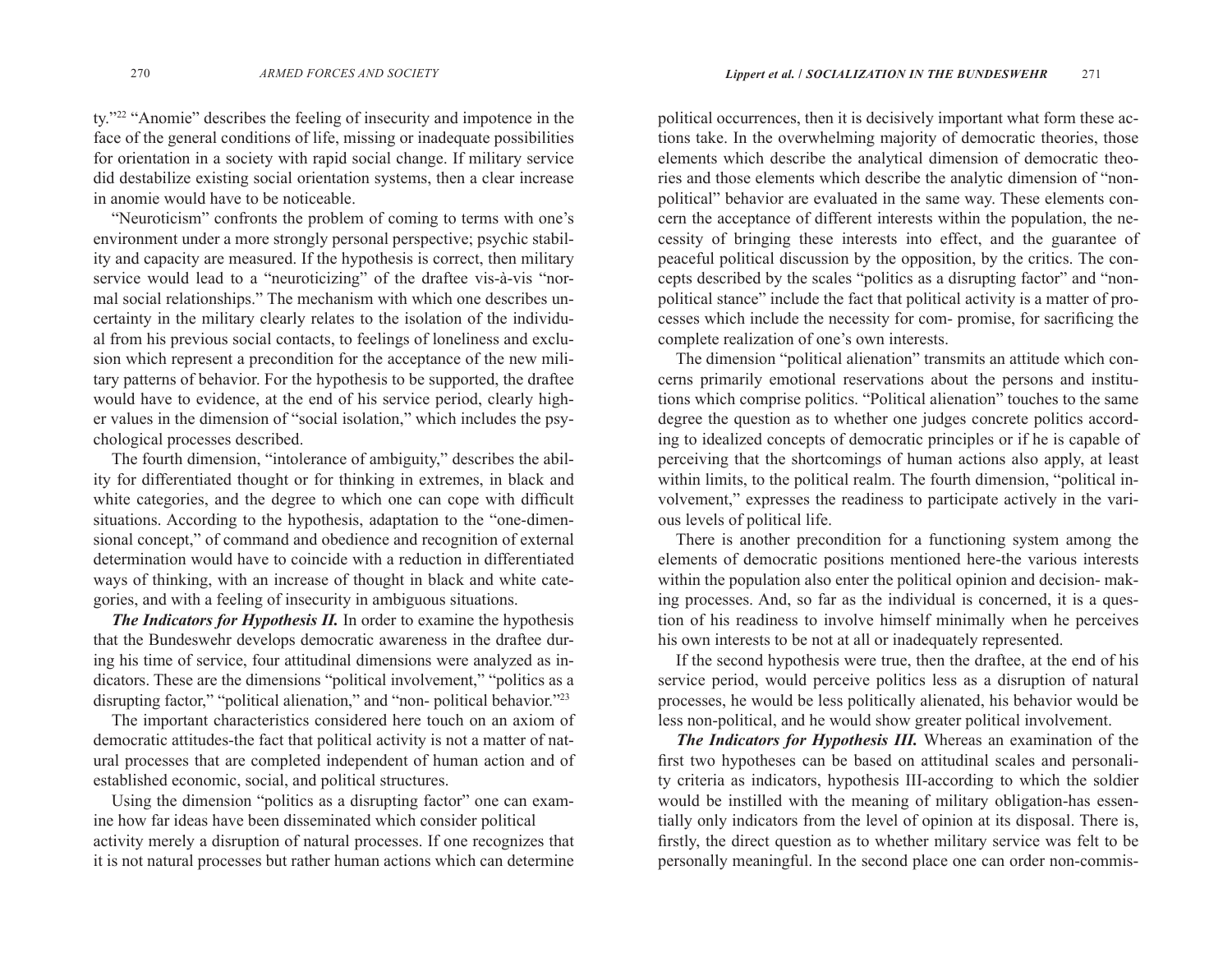sioned and superior officers in categories of professional prestige. Furthermore there are two opinion groupings on the theme "Bundeswehr." Methodologically these are factor-analytically secure item clusters. The factors-called Bundeswehr factor I and II-describe opinions about the position and function of the soldier and the Bundeswehr in society. The first factor represents an evaluation scale that analyzes the position of the soldier and that considers the relation- ship between politics and the military. The second factor represents diffuse rejection of the military. There the professional soldier is given little respect by the draftee. Military investment is criticized, one refuses to recognize any special qualifications for the profession "soldier," and the principle of hierarchy is called into question.

Finally we also observe the following structurally cross-cutting relationships as indicators with declarative value: the relationship between the question of the meaning of military service and

-experienced behavior of superiors, -subjectively perceived "Gammelei,"24 -the two opinion clusters I and II, -the abilities learned in the Bundeswehr that could be useful in civilian life.

To support the hypothesis the empirical results-in addition to a positive assessment of the period of service (that is, seeing it as meaningful) by at least a majority-would have to show that by the end of service in comparison with the beginning:

-the rank ordering of the military profession remains the same or improves, -the median levels on the opinion bundles (scales) do not decrease, -the meaning of military service that one perceives correlates positively to the behavior of superiors.

### **The Technical Data of the Underlying Empirical Studies in Short Form**

#### *The Process of Investigation*

The examination of the hypotheses proceeded essentially with tested attitudinal scales. Where no such scales could be applied or developed, one worked at the level of opinion. A series of indicators was available

for each hypothesis, so that the empirical findings are based in each case on several results.

#### *The Sample and the Execution of the Survey*

The study was conceived as a panel investigation, that is, the same persons were analyzed at two different times with largely the same instruments. 1,288 draftees from training companies, who had already served two to three months, were questioned in the spring of 1972.<sup>25</sup> Data were collected by means of written questions under the super- vision and direction of social scientists. The second survey of the same persons took place in the spring of 1973. Data were collected partially in the same manner as in 1972 and partially by mail. 1,016 (78.8%) of the original test subjects were reached for the second survey, which is a comparatively high percentage. Those who dropped out do not diminish the significance of the results. At the time of the second survey an additional group of 281 draftees who had served two to three months were given the questionnaires of the first survey. By comparison of this group with the panel population at the time of the first survey one could control to what extent the attitudes could be attributed to social developments or to the influence of the period of military service.

#### **The Control Group and the Survey Techniques**

A comparison of the control group and the target group resulted in the conclusion that possible changes in attitudes or opinions of the draftees could be interpreted as the influence of Bundeswehr conditions. An examination of the different methods of collecting empirical data at the time of the second survey did not provide any convincing evidence that the different survey techniques had falsified the results of the investigation.

#### **Results**

#### *The Empirical Examination of Hypotheses I and II*

Reproducing the results of the empirical examination of hypotheses I and II is relatively simple. For both hypotheses there were indicators available which, methodologically, have the status of scales. Table 1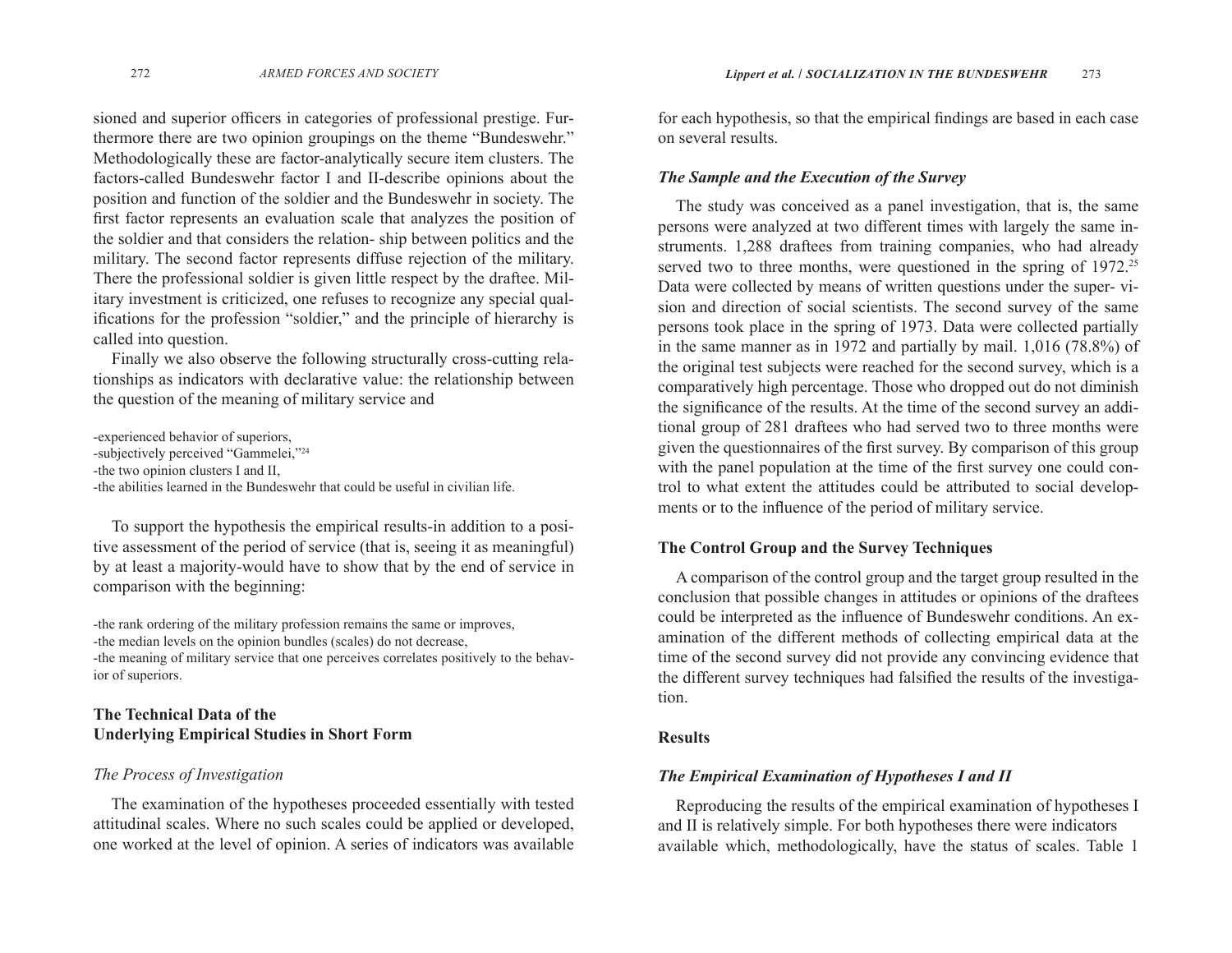#### TABLE 1 Means of the Differences Between the Second and the First Survey (D) on Attitudinal and Personality Scales (mean scale increase or decrease), Standard Deviation of the Differences  $(s_D)$ , and the Significance Test for Dependent Samples

|                             | Difference 2nd-1st Survey     |         |        |       |      |  |
|-----------------------------|-------------------------------|---------|--------|-------|------|--|
| Indicator for<br>Hypothesis | Scale                         | D       | $s_D'$ | $T^2$ | P    |  |
| I                           | Anomie                        | .74     | 5.50   | 4.28  | .001 |  |
| н                           | Political Involvement         | .58     | 3.85   | 4.79  | .001 |  |
| н                           | Politics as Disruptive Factor | $-.69$  | 4.40   | 5.00  | .001 |  |
| и                           | Non-political behavior        | $-.25$  | 3.73   | 2.13  | .05  |  |
| н                           | Political alienation          | $-1.28$ | 6.50   | 6.27  | .001 |  |
| I                           | Social isolation              | $-.25$  | 3.54   | 2.25  | .05  |  |
| ш                           | Bundeswehr Factor I           | $-1.60$ | 6.18   | 8.23  | .001 |  |
| Ш                           | <b>Bundeswehr Factor II</b>   | .79     | 3.55   | 7.06  | .001 |  |
| I                           | Neuroticism                   | $-1.17$ | 8.01   | 4.65  | .001 |  |
| I                           | Intolerance of Ambiguity      | $-.56$  | 4.55   | 3.92  | .001 |  |

1. D = mean difference,  $S_D$  = Standard deviation of the differences

2. df: according to each scale (because of differing amounts of missing data) between 1012 and 1015; T = values of T-tests for testing significant correlations;  $p = level of$ significance.

contains the means and standard deviations of the differences between the first and second surveys on the attitudinal and personality scales used, including the values of the significance tests. All of the mean differences are significant. In concrete terms, the draftees are less "socially isolated" and are less insecure and disoriented at the end of their period of service. They have lower scale scores on the scale "neuroticism" and show less "intolerance of ambiguity." All four indicators point in the same direction: against the assumption. After empirical examination one can state, with respect to hypothesis I:

Military service does *not* lead to a destabilization of existing systems of social orientation or to behavior insecurity.

The examination of hypothesis II also depended on four indicators, and here, too, all four point in the same direction-this time, however, in

support of the hypothesis. Taken individually, this implies the expressed political involvement increased; political alienation, non- political behavior, and the perception of politics as a "disrupting factor" decreased. Empirical examination of hypothesis II results in the following:

Military service develops or strengthens democratic awareness in the draftee.

If transferred to the area of personality and if related to one of the original positions mentioned in this study, these results are completely in agreement with a frequently verified conclusion: military service has no influence on the authoritarian attitude of the draftee.<sup>26</sup>

Consideration of the results using differentiated analysis of co-variance and including the socio-demographic variables brings the following indications:

-The greater the level of formal schooling (measured by the level of school completion) the more intensive the change in the attitudinal and personality criteria described.

-The affirmation of the Bundeswehr as an institution which supports the state is strongest with draftees from villages or village-like areas. However, taken as a whole, the size of one's home town has no influence on social and political orientations.

-There is no relation between the religious affiliation of those surveyed and the effects of military service. It is equally irrelevant whether the draftee was married or single when drafted into the Bundeswehr.

-Consent to further obligation (reenlistment) depends more on attitudes already formed before entering military service than on socialization influences on the soldier during his service. The same is true of the rank achieved by the end of service: here, too, the psychological disposition at the beginning of service has greater importance than experiences during service.

#### *The Empirical Examination of Hypothesis II*

The examination of hypothesis III also shows an unambiguous picture in that all the indicators point in the same direction. Thus, draftees reject the Bundeswehr as an institution which supports the state significantly more often at the end of their service than at the beginning (Bundeswehr factor I in Table 1). The draftees' evaluation of the Bundeswehr and of the military profession is clearly more negative at the end of their service than at the beginning (Bundeswehr factor II in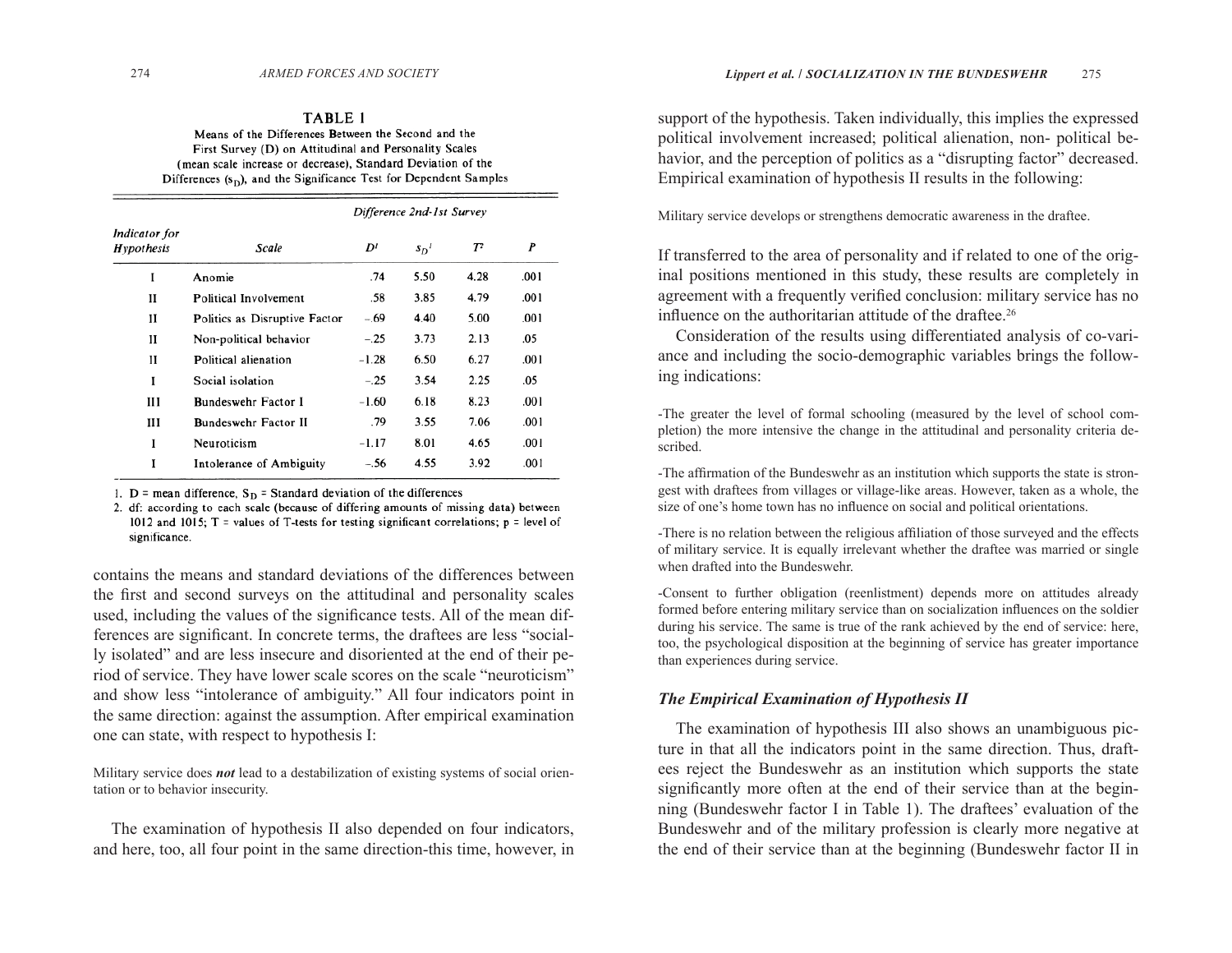TABLE 2 Mean Rankings of 12 Professions

|                           | Target group |      |                |              |  |
|---------------------------|--------------|------|----------------|--------------|--|
| Profession                | $R^{I}$      | rank | R <sup>I</sup> | rank         |  |
| Physician                 | 3.13         | 1    | 2.91           | 1            |  |
| Farmer                    | 4.34         | 2    | 4.20           | $\mathbf{2}$ |  |
| Worker                    | 4.70         | 3    | 4.58           | 4            |  |
| Elementary School Teacher | 4.76         | 4    | 4.48           | 3            |  |
| Politician                | 5.38         | 5    | 5.79           | 6            |  |
| Engineer                  | 5.62         | 6    | 5.74           | 5            |  |
| Policeman                 | 6.15         | 7    | 6.57           | 9            |  |
| Master Craftsman          | 6.57         | 8    | 6.27           | 7            |  |
| Merchant                  | 6.71         | 9    | 6.52           | 8            |  |
| Clergyman                 | 9.10         | 10   | 9.06           | 10           |  |
| Captain                   | 10.45        | 11   | 10.65          | 11           |  |
| Sergeant                  | 11.09        | 12   | 11.22          | 12           |  |
|                           |              |      |                |              |  |

Directions: Please rank the following professions. Write the profession which is most important to us as a people on the first line, the second most important on the second line, the third most important on line 3, and so on.

1.  $R =$  mean rank

Table 1). And on a list of twelve professions, they place captain and sergeant at the end of the list, while the mean ranks on the scale at the time of the second survey tend to become even lower.<sup>27</sup>

When directly asked, on a seven point scale, whether the period of service was considered personally meaningful or meaningless, only 28% of those questioned indicated that military service had been meaningful for them. (Summary of the three positive scale positions.) 50.6% characterized their period of service as more or less meaningless, and the remaining 21.4% were unable to come to a conclusion about this question-they marked the neutral mid-position on the scale.

There is, additionally, a telling correlation between the evaluation of the period of service as personally more or less meaningless and the following factors: the amount of "Gammelei" experienced; a lower acceptance of the Bundeswehr as an institution which supports the state; the

relatively low opinion of the Bundeswehr and the military profession (Bundeswehr factor II); a relatively negative evaluation of the behavior of superiors; and a negative evaluation of abilities acquired in the military that might have been useful in civilian life. In other words, whoever experienced his service as more or less meaningless,

-also subjectively experienced more "Gammelei,"

-is more likely to reject the Bundeswehr as an institution which supports the state,

-has a relatively low opinion of the Bundeswehr and the military profession,

-did not learn much in service that would be useful in civilian life, -and is more likely to evaluate the behavior of his superiors negatively.

On the strength of the results described, the result of the examination of hypothesis III is:

Military service does not adequately provide the draftee with an understanding of the meaning and purpose of his "serving."

#### *Indications for Interpretation*

The results of our empirical examinations of hypotheses I through III must first of all surprise those who presume an identity of "democratic" and "civic" awareness, wherein the willingness or the desire for military service figures as a significant criterion for civic awareness. Particularly given such a conceptual background, analysis of the empirical data makes clear that a differentiated view is necessary in order to appropriately understand one of the major indications of the empirical findings. This is the realization that no unified planned socialization takes place during the period of military service. While it is true that a "formation of democratic awareness" takes place relatively along the lines of the general objectives, this result can in no way be attributed to the influence of, for example civic instruction. Such a statement is supported by the empirical results, although the study does not expressly and directly concern itself with political education in the Bundeswehr. If the strengthening of democratic attitudes were the result of planned pedagogical measures, then the efforts for socialization-for example, with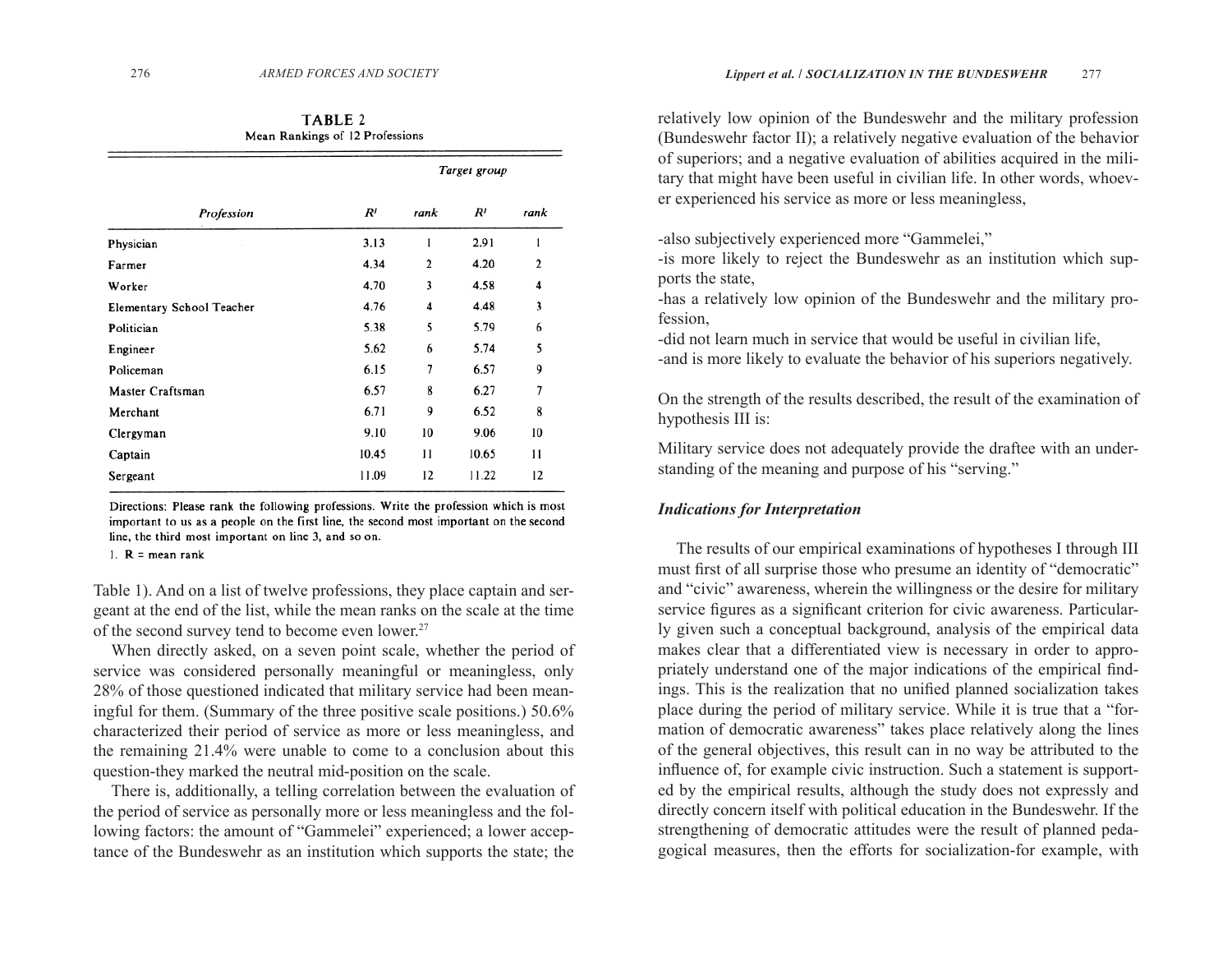#### TABLE 3 Multiple Regression Predictors Difference Values of the Personality and Attitudinal Scales and of a Few Opinion Items

|                                                            | r <sup>1</sup> | <b>Beta</b> |      | Beta. R T for Beta | Amount<br>of<br>Variance<br>(abs) |
|------------------------------------------------------------|----------------|-------------|------|--------------------|-----------------------------------|
| Dominance                                                  | $-.14$         | $-.027$     | .004 | 1.06               | .001                              |
| Anomie                                                     | .09            | .024        | .002 | 0.85               | .000                              |
| Political Involvement                                      | $-.08$         | .004        | .000 | 0.14               | .000                              |
| Politics as Disruptive Factor                              | .10            | .040        | .004 | 1.36               | .001                              |
| Non-political behavior                                     | $-.17$         | $-.029$     | .005 | 1.05               | .001                              |
| Political alienation                                       | .11            | .052        | .006 | 1.66               | .001                              |
| Social isolation                                           | .15            | .001        | .000 | 0.96               | .000                              |
| Neuroticism                                                | .09            | .026        | .003 | 1.01               | .001                              |
| Intolerance of Ambiguity                                   | $-.10$         | .002        | .000 | 0.07               | .000                              |
| Bundeswehr Factor I                                        | $-.40$         | $-.194$     | .078 | $6.51*$            | .022                              |
| Bundeswehr Factor II                                       | .52            | .191        | .099 | $6.40*$            | .021                              |
| Useful skills learned for civ. life<br>$(1 = no, 2 = yes)$ | $-.26$         | .102        | .026 | $4.33*$            | .010                              |
| "Gammelei"                                                 | .57            | .364        | .201 | 13.86*             | .100                              |
| Found friends $(1 = no, 2 = yes)$                          | $-.14$         | .014        | .002 | 0.57               | .000                              |
| Re-enlistment $(1 = no, 2 = yes)$                          | $-.32$         | $-.129$     | .042 | $5.29*$            | .015                              |

Criterion: Personal meaningfulness of military service.

1. Correlation coefficient; multiple  $r = .692$ , multiple  $r^2 = .478$ .

\* Significant.

regard to political attitude and the evaluation of the meaning of military service-could not have had such differing success. It was also shown that the change in democratic attitudes relates neither to the evaluation of the personal meaningfulness or meaninglessness of military service nor to a positive or negative judgment of military superiors.

When considering the positive expectations for political education in the Bundeswehr, one should note that the assumption of successful directed formation of political awareness severely overestimates the possibilities of political education in the Bundeswehr, particularly if one considers the results of empirical social research in this area.28 Civic instruction in the Bundeswehr occurs under conditions which are signifi-

cantly worse than those of similar instruction in the schools. This is particularly true of the unequal educational background of the instructional group, of its large size, of the amount of time available, for the general conditions of instruction, and, to some extent, of the educational background of the instructors, particularly of non-commissioned officers.

In order to begin to explain the empirical findings, one must assume that the influences on the political and social attitudes of the draftees during the period of service result less from planned educational processes than from the general living conditions during military service. The degree and direction of the effects seem to be dependent on the social conditions which form the background for the draftees' experiences of military service. When one considers the strongly anomic characteristics of the developed industrial society, in which behavior norms and orientation patterns-to a significant degree rapidly changing onesare transmitted via the media, then there are only a few personal points of orientation for the individual that remain valid over a long period of time. Thus, the comprehensibility of service, which is often planned to the smallest detail, can certainly lead to a greater behavioral security, within the context of perspectives of life that have been changed for the period of service. One must add to that that one of the definitive characteristics of society, the pressure for performance and success, does not exist in the Bundeswehr to any comparable degree. Secondly, the pressure takes a different form, in that it is less dependent on recognition by society than on concrete, comprehensible performance.

Because of the close correlations between the scale "anomie" and the other political attitudes<sup>29</sup> (correlations of  $.27, .43,$  and  $.47$ ), positive changes in "democratic awareness" can be partly attributed to the same causes as the reduction in behavioral uncertainty. The remaining changes, certainly noteworthy, can, at least within limits, be attributed to five related sources. First, during military service there are social contacts between societal groups which otherwise are more strongly or are completely segregated. Secondly, there is virtually no opportunity to avoid more intensive communication. This is sometimes the only activity for overcoming waiting periods and free time, which, thirdly, are necessary despite strong regimentation. Fourthly, the interruption of a young man's life by military service results in numerous problems, which affect all draftees and which can best be resolved through communica-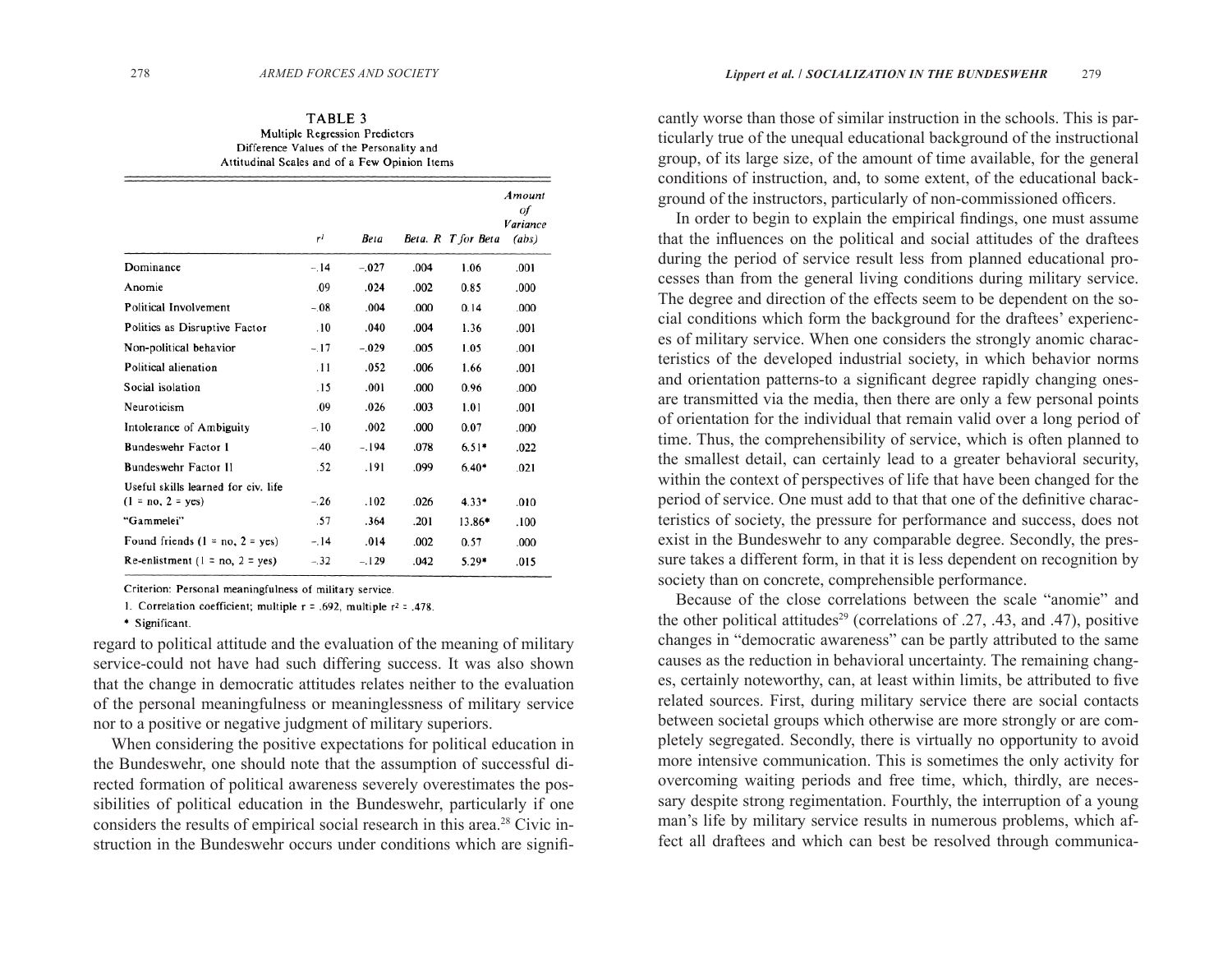tion. To what extent experienced or perceived "Gammelei" contributes to increased communication in the groups can only be conjectured; participants observation, however, largely supports such an assumption.

It should be of particular interest concerning the third hypothesis that the draftees answer the question of the personal meaning of military service far more seriously than one would expect from the general discussion and, to some extent, more seriously than one evidently demands. The draftees see and understand their time of service very pragmatically-hardly at all ideologically or emotionally. The evaluation of service as meaningful or meaningless is based on such criteria as whether abilities learned are useful in civilian life, whether friends were found, or, quite generally, whether it resulted in activity that was perceived as useful.

The fact that the Bundeswehr is unable to communicate its meaning and purpose to the draftees-at least not to the extent that is desirable or intended-can probably be explained largely by the low degree of respect for, and the overextension of, the instructors, especially the squad leaders. There are clear correlations between the draftees' image of the superior and the rejection of the Bundeswehr as measured by Bundeswehr factors I and II, the evaluation of service as personally meaningful or meaningless, and the degree to which "Gammelei" was experienced. According to the initial results of a study of non-commissioned officers, which was also carried out by the Armed Forces Institute for Social Research, a "neuralgic point" for the Bundeswehr, from the viewpoint of socialization effects, lies in the quantitatively and qualitatively inadequate pedagogical training of the young leaders and in their poor leadership practices.

#### **NOTES**

1. This essay is the shortened form of a study made at the Social Scientific Institute of the Bundeswehr. Cf., Ekkehard Lippert, Paul Schneider, and Ralf Zoll, "Sozialisation in der Bundeswehr. Der Einfluss des Wehrdienstes auf soziale und politische Einstel- lungen der Wehrpflichtigen." Number 25 of the series, "Innere Fiihrung," published by the Ministry of Defense, Bonn, 1976.

2. Bernhard Fleckenstein and Dietmar Schoessler, "Jugend und Streitkrafte," in Beitrage zur Konflicktforschung, Heft 3 (1973). p. 63.

3. Carl Gero von Ilsemann, "Probleme der politischen Bildung in der Bundeswehr," in Franz Poggler and Otto Wien, eds., *Soldaren der Demokratie. Die Bundeswehr in Gesellschafi und Staat* (Frankfurt1 Mein, 1973). p. 155.

4. Hanne Birckenback, Christian Wellman, and Elisabeth Wienemann, "Wehr- struktur und

Ausbildung in der Bundeswehr," in Ulrich Albrecht and Joseph H. Thielen, eds., *Anti- Wehrkunde-Busistexte zurpolitischen Bildung* (DarmstadtINeuwied, 1975), p. 168.

5. Wilfried Manke, "Sozialisation der Bundeswehr als politische Normierung," in Albrecht and Thielen, eds., *Anti- Wehrkunde,* pp. 217 ff.

6. Heinz Steinert and Hubert Treiber, "Erzeihungsziel: Soldat," in Erhard Kloss and Heinz Grossman, eds., *Unternehmen Bundeswehr-Zur Soziologie der Srreitkriifte* (Frankfurt/ Main, 1974), p. 108.

7. Klaus Roghmann, *Dogmatismus und Autoritarismus, Kritik der theoretischen Ansiitze und Ergebnisse dreir westdeutscher Unrersuchungen* (Meisenheim am Glan, 1966).

8. Wehrstrukturkommission, ed., *Die Wehrstrukrur in der Bundesrepublik Deurschland, Analyse und Oprionen* (Bonn 19721 1973), p. 155.

9. Bundesministerium der Verteidigung, ed., WeiBbuch 197311974, Zur Sicherheir der Bundesrepublik Deurschland und zur Enrwicklung der Bundeswehr (Bonn, 1974), p. 55.

10. Heinz Karst, Das Bild des Soldaren, Veruch eines Umrisses (Boppard, 1969), p. 107.

11. Rudiger v. Reichert, "Die Bundeswehr in der sich wandelnden Gessellschaft" Wehrkunde 22 (1973): 397.

12. Kai-Uwe von Hassel, "Staatsbiirgerliche Bildung in der Bundeswehr," in *derselbe, Veranrworrung fur die Freiheit* (Boppard, 1965), p. 314.

13. See, Hans Heinrich Meise, "Die kritisch-dialektische Sozialwissenschaften in der Neuordnung von Ausbildung und Bildung," Europaische Wehrkunde 26 (1976): 622-629.

14. Morris Janowitz, "Basic Education and Youth Socialization in the Armed Forces," in Roger W. Little, ed., *Handbook of Military Insritutions* (Beverly Hills, Ca.: Sage Publications, Inc., 1971). The author points out that "The study of the impact of military service on personal controls and self-esteem requires panel data on a group of recruits as they pass through basic training and military service. For the United States no such data exists."

The recently published study by M. Kent Jennings and Gregory Markus ("The Effect of Military Service on Political Attitudes," in American Political Science Review 71 (1977): 131-147) would not appear to be generally applicable as it refers only to high school seniors. In addition, the results are strongly influenced by the Vietnamese war. Also, the time-frame for the panel extends over eight years, thus influences outside of the military could have become significant. See Tjarck Rossler, "Furht die allgemeine Wehrpflicht zu einer Militarisierung der Gesellschaft?" Paper presented at the colloquium, "Tradition et Changement dans les Systemes Militaires Occidentaux," Soreze, France, July 25-27, 1977.

15. Hubert Treiber, *Wie man Soldaren machr* (Diisseldorf, 1973).

16. Wilfried Laatz, "Zu den sozialen und politischen Auswirkungen des Wehrdienstes bei der Bundeswehr," in H. D. Ortlieb, B. Molitor, and W. Krone, eds., *Hamburger Jahrburh fur Wirtschafts-und Gesellschaft~politik,* vol. 17 (1972), pp. 294-315.

17. Klaus Roghmann and Wolfgang Sodeur, "The Impact of Military Service on Authoritarian Attitudes: Evidence from West Germany," American Journal of Sociology 78 (1972): 418-433.

18. Josef Leifert, "Zur Wirksamkeit der Innern Fiihrung in der Bundeswehr," unpubl. dissertation, Freiburg, 1969.

19. Han Benninghaus, "Einstellungen von Rekruten zum Militardienst," in Rene Konig, ed., *Beitrage zur Milifarsoziologie,* #I2 of *Kolner Zeitschrijifur Soziologie und Sorialpsychologie*  (Koln, 1968).

20. The theoretical background and the conceptual limitations of these instruments can